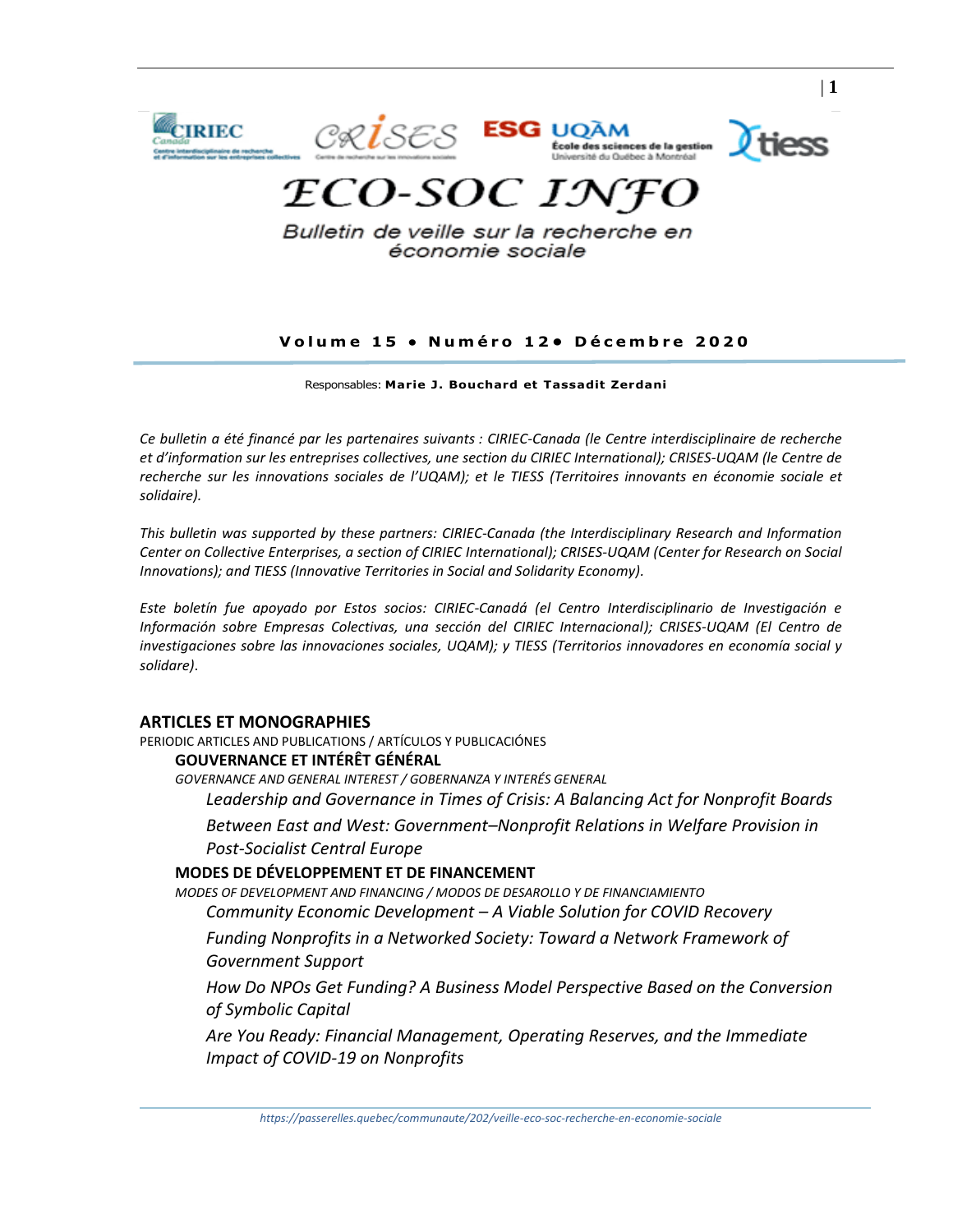*[Activating Community Resilience: The Emergence of COVID-19 Funds Across the](#page-4-0)  [United States](#page-4-0)*

*[Community Work as Opposition. Tensions and Potentials in a Formalistic Welfare](#page-4-1)  [Context](#page-4-1)*

# **[ÉVALUATION](#page-4-2)**

*[EVALUATION/EVALUACIÓN](#page-5-0)*

*[Evaluation of Social Impact Measurement Tools and Techniques: a Systematic](#page-5-1)  [Review of the Literature](#page-5-1)*

*[Performance Management, Impact Measurement and the Sustainable](#page-5-2)  [Development Goals: The Fourth Wave of Integrated Social Accounting?](#page-5-2)*

*[When the Means Modify the Ends. \(E\)Valuating and Transforming the Purpose of a](#page-5-3)  [Nonprofit Organization Through Impact Assessment](#page-5-3)*

# **[GESTION](#page-5-4)**

*[MANAGEMENT / GESTIÓN](#page-6-0)*

*[Connecting Founder Social Identity with Social Entrepreneurial Intentions](#page-6-1) [Managing Conflicting Objectives of Social Enterprises](#page-6-2)*

*[Impact Sourcing for Employment of Persons with Disabilities](#page-6-3)*

*[What Do We Know About Nonprofit Collaboration? A Systematic Review of the](#page-7-0)  [Literature](#page-7-0)*

*[Understanding and Managing Learning in Social](#page-7-1) Enterprises: The Role of Implicit [Organizational Boundaries](#page-7-1)*

*[Stereotypes of Volunteers and Nonprofit Organizations' Professionalization: A Two‐](#page-8-0) [Study Article](#page-8-0)*

*[Job Strain in Nonprofit Human Service Agencies: Job Demands and Job Control's](#page-8-1)  [Additive Effects, and Goal‐Related Feedback's Mediating Role.](#page-8-1)*

*[The Role of the Nonprofit Sector as a Site for Inclusive Employment](#page-8-2)*

# **[INNOVATION SOCIALE](#page-8-3)**

*[SOCIAL INNOVATION / INNOVACIÓN SOCIAL](#page-9-0)*

*[Les innovations sociales en Afrique subsaharienne : la place des communautés et](#page-9-1)  [des territoires locaux](#page-9-1)*

# **[CONCEPTS ET DÉFINITIONS](#page-9-2)**

*[CONCEPTS AND DEFINITIONS / CONCEPTOS Y DEFINICIONES](#page-9-3)*

*[The Hybridization of Credit Co-Operatives in the Tradition of F.W. Raiffeisen: The](#page-9-4)  [Austrian Example](#page-9-4)*

# **[AUTRES](#page-9-5)**

*[OTHER / OTROS](#page-10-0)*

*[Perspective de la pandémie: une occasion pour renforcer le rôle de l'action](#page-10-1)  [collective dans une nouvelle normalité?](#page-10-1)*

*Combating COVID-19 [Together: China's Collaborative Response and the Role of](#page-10-2)  [Business Associations](#page-10-2)*

*[Antimafia, une histoire de solidarité. Les associations et les coopératives contre la](#page-10-3)  [criminalité](#page-10-3)*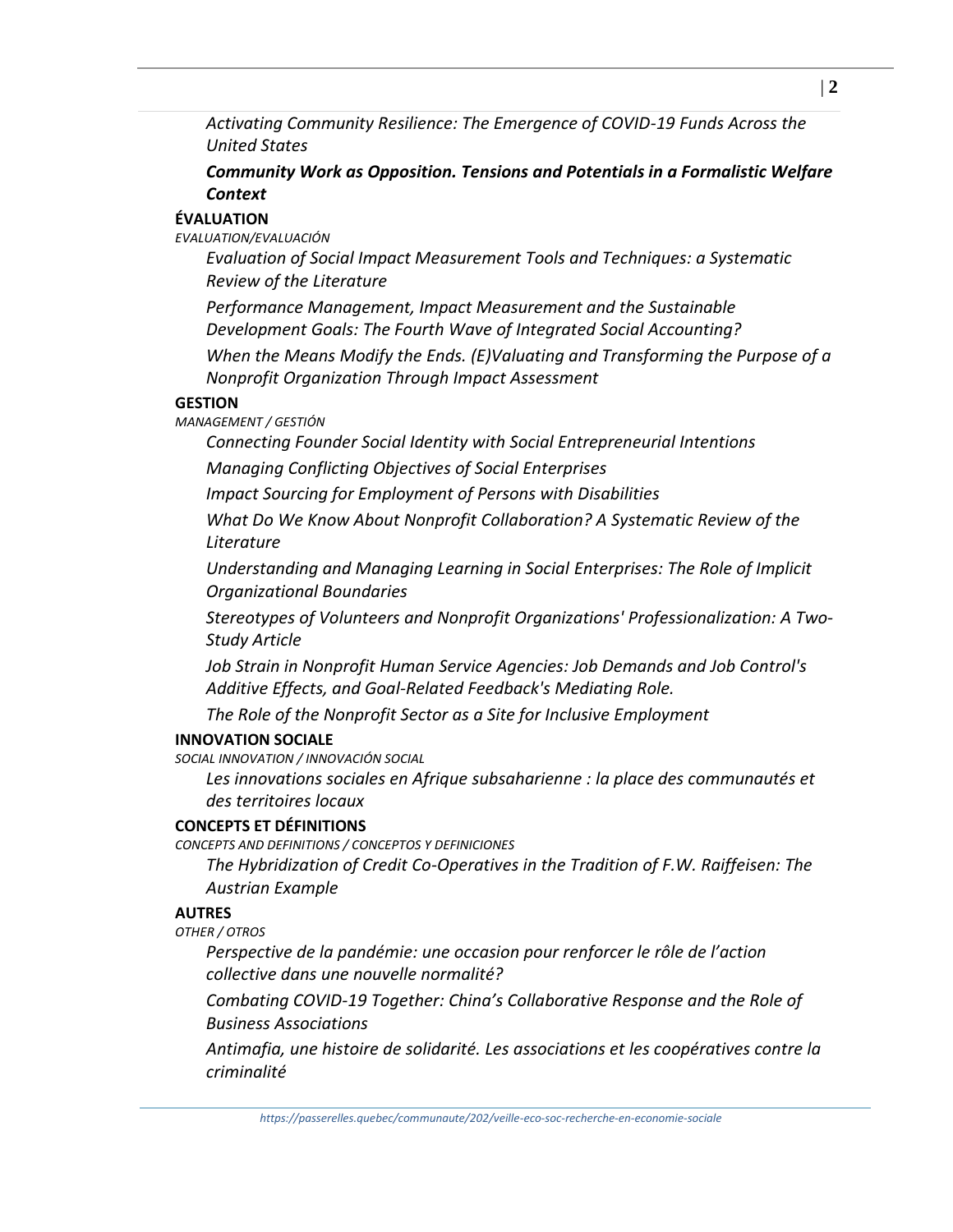# *[The COVID Wildfire: Non-Profit Organizational Challenge and Opportunity](#page-11-0)*

**[APPELS À CONTRIBUTIONS](#page-11-1)** [CALLS FOR CONTRIBUTIONS AND / CONVOCATORIAS DE ARTÍCULOS](#page-11-2) **[ÉVÉNEMENTS À VENIR](#page-12-0)** [EVENTS / EVENTOS](#page-12-1)

# <span id="page-2-0"></span>**ARTICLES ET MONOGRAPHIES**

<span id="page-2-1"></span>*Periodic articles and publications / Artículos y publicaciónes*

# <span id="page-2-2"></span>**GOUVERNANCE ET INTÉRÊT GÉNÉRAL**

<span id="page-2-3"></span>*Governance and general interest / Gobernanza y interés general*

# <span id="page-2-4"></span>**Leadership and Governance in Times of Crisis: A Balancing Act for Nonprofit Boards**

*Caitlin McMullin, Paloma Raggo. Nonprofit and Voluntary Sector Quarterly (NVSQ), volume 49, issue 6, pages 1182-1190, December 2020.*

# <https://journals.sagepub.com/doi/full/10.1177/0899764020964582>

*Abstract excerpted from the URL cited above*: "How has the COVID-19 pandemic impacted the roles of nonprofit boards? We reflect critically on the leadership and management activities of boards to understand the implications of the current crisis on governance. Employing a contingency approach to governance, we present a model of boards of directors' leadership and management roles under four governance configurations as organizations navigate through the stages of the pandemic. We suggest that organizations with governance configurations that are more suited to predictable environments will generally experience greater shifts between management and leadership activities as they move through the stages of the COVID-19 crisis."

# <span id="page-2-5"></span>**Between East and West: Government–Nonprofit Relations in Welfare Provision in Post-Socialist Central Europe**

*Terry Cox. Nonprofit and Voluntary Sector Quarterly (NVSQ), volume 49, issue 6, pages 1276-1292, December 2020.* 

# <https://journals.sagepub.com/doi/full/10.1177/0899764020927459>

<span id="page-2-6"></span>*Abstract excerpted from the URL cited above: "*This article reviews the main developments in social welfare provision in East Central Europe (ECE), the emergence of nonprofit organizations as welfare providers, and changing nonprofit–government relations in social welfare provision since the early 1990s. In assessing the strengths and weaknesses of nonprofit organization (NPO)–government relations in social welfare provision in ECE, the article suggests that after establishing a firm basis by the mid-2000s, to varying degrees in different countries, nonprofits have not been able to maintain a secure independent role in the face of fluctuating government attitudes to their role and growing competition from private sector and church organizations."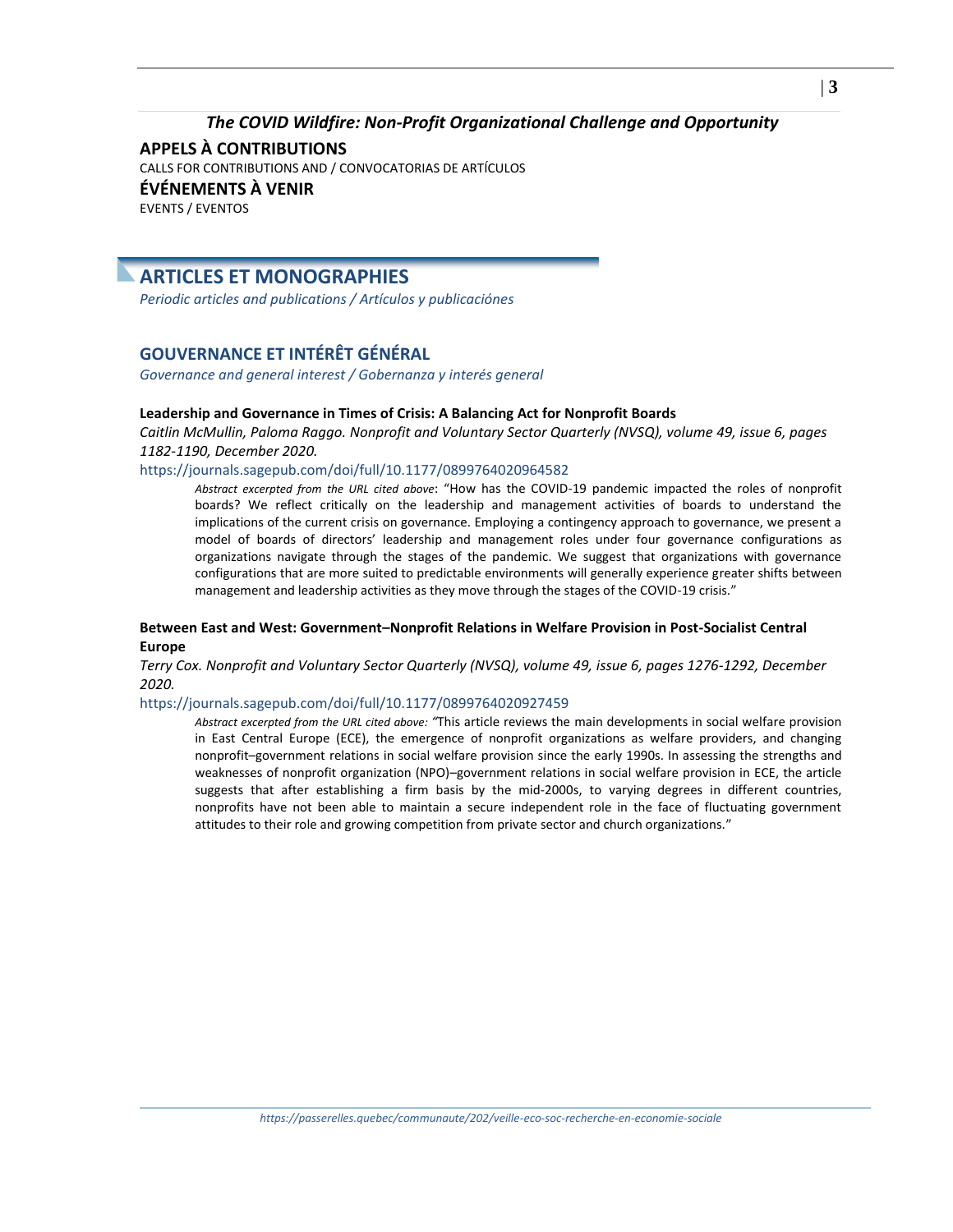# **MODES DE DÉVELOPPEMENT ET DE FINANCEMENT**

<span id="page-3-0"></span>*Modes of development and financing / Modos de desarollo y de financiamiento*

# <span id="page-3-1"></span>**Community Economic Development – A Viable Solution for COVID Recovery**

*Raissa Marks and Michael Toye. The Canadian Journal of Nonprofit and Social Economy Research, volume 11, issue 2, pages 16-19, Autumn 2020.*

#### <https://anserj.ca/index.php/cjnser/article/view/397>

*Abstract excerpted from the URL cited above*: "The COVID-19 pandemic has laid bare many of the weaknesses in our social and economic systems, exacerbating some of these challenges and drawing attention to others as we, collectively, find a way forward that results in a sustainable, inclusive, and equitable future for all. Around the world, community economic development (CED) initiatives already foster inclusive economic revitalization, access to capital for business development, local ownership of resources, job creation, poverty reduction, and environmental stewardship. At a larger scale, CED can provide the foundation for COVID-19 recovery. This article outlines key policy proposals for CED-based recovery in Canada and elsewhere. Through the lens of reconciliation with Indigenous Peoples, intersectionality, and a just transition to a low-carbon future, the Canadian Community Economic Development Network proposes the implementation of a national social innovation and social finance strategy and other complementary proposals for a post-COVID-19 world."

#### <span id="page-3-2"></span>**Funding Nonprofits in a Networked Society: Toward a Network Framework of Government Support**

*Ji Ma. Nonprofit Management and Leadership, volume 31, issue 2, pages 233- 257, winter 2020.*

<https://onlinelibrary.wiley.com/doi/full/10.1002/nml.21426?campaign=woletoc>

*Abstract excerpted from the URL cited above* "This study considers the effects of government funding to nonprofits from a network perspective. By analyzing a novel, 12‐year panel dataset from the People's Republic of China, I find no evidence that government funding to a nonprofit crowds out private donations to the same organization. However, I find a substantial crosswise crowding-in effect at the ego network level: an increase of one Chinese Yuan in government funding to a nonprofit's neighbor organizations in board interlocking network can increase the private giving to the nonprofit by 0.4 Chinese Yuan. A nonprofit's network position measured by Katz centrality negatively associates with its private giving. The results suggest that, if we consider the funding system from a holistic network perspective, government should support nonprofits with confidence because of the spillover effect. Moreover, a nascent nonprofit cannot increase donor's confidence by only borrowing board members from renowned organizations."

## <span id="page-3-3"></span>**How Do NPOs Get Funding? A Business Model Perspective Based on the Conversion of Symbolic Capital**

*Rachel Bocquet, Gaëlle Cotterlaz-Rannard and Michel Ferrary. Nonprofit and Voluntary Sector Quarterly (NVSQ), volume 49, issue 6, pages 1233-1258, December 2020.*

## <https://journals.sagepub.com/doi/abs/10.1177/0899764020925912>

<span id="page-3-4"></span>*Abstract excerpted from the URL cited above*: "Despite intensive research dedicated to both social alliances and business models, a research gap persists with regard to why and how nonprofit organizations (NPOs) choose (or not) to partner with for-profit organizations (FPOs) to obtain funding. By adopting an NPO-centered analysis, this article presents a new framework, based on Bourdieu's forms of capital. With an explicit consideration of symbolic capital—and the risks of damaging it if the NPO turns to FPOs for funding—the authors explore specific issues related to NPO business models. The empirical test of the framework relies on an original database of 150 nongovernmental organizations with international scope. It reveals four distinct business models (public, civic, opportunistic, and diversified) and demonstrates that a high stock of symbolic capital gives organizations the power to choose and eventually diversify their funding sources, including partnering with select FPOs."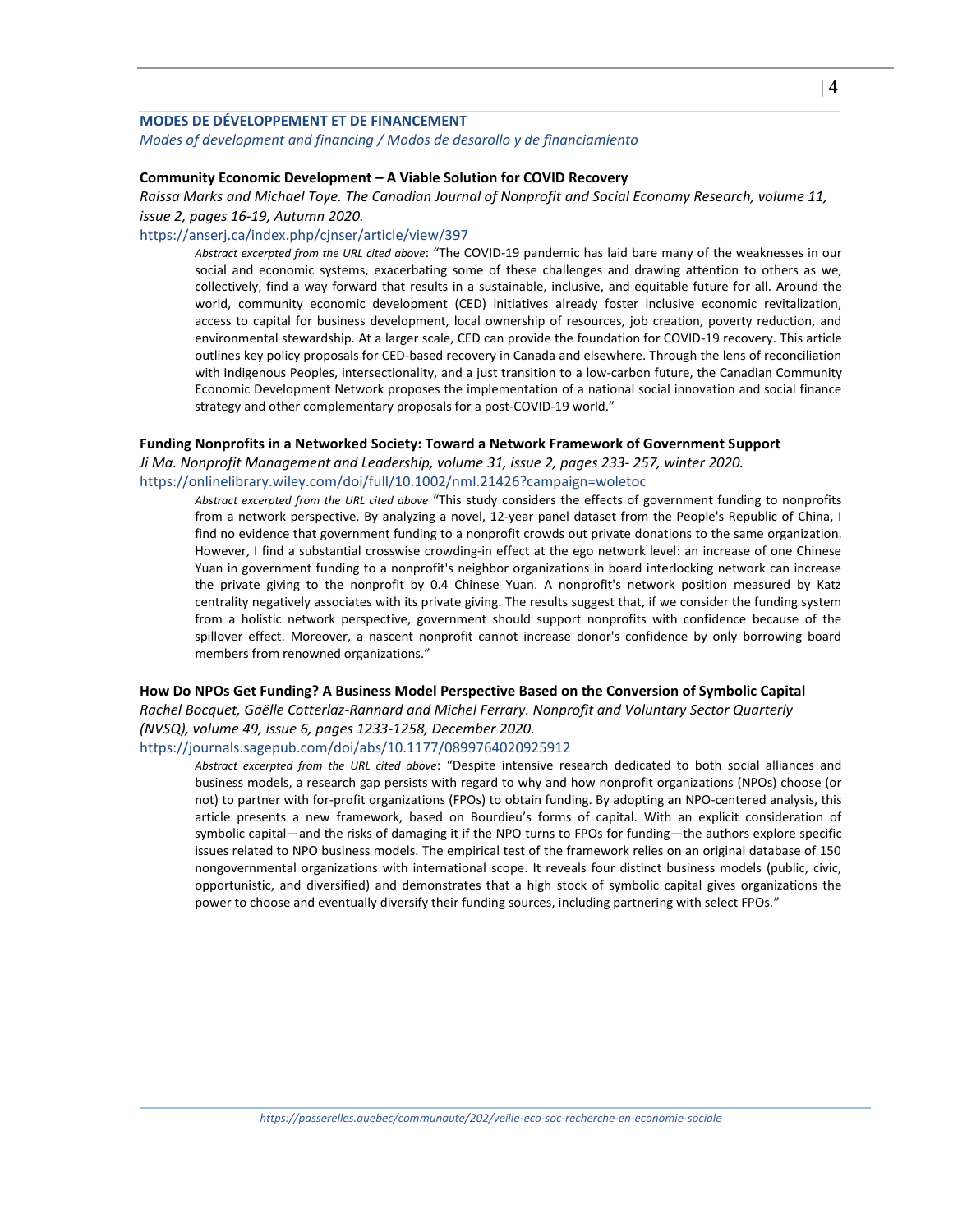# **Are You Ready: Financial Management, Operating Reserves, and the Immediate Impact of COVID-19 on Nonprofits**

# *Mirae Kim and Dyana P. Mason. Nonprofit and Voluntary Sector Quarterly (NVSQ), volume 49, issue 6, pages 1191-1209, December 2020*

#### <https://journals.sagepub.com/doi/full/10.1177/0899764020964584>

"Scholars and practitioners have argued that effective financial management, particularly the development of operating reserves, can help nonprofits survive economic shocks. The COVID-19 pandemic, which has had a significant impact on the nonprofit sector, provides an opportunity to test whether nonprofits have followed that recommendation, and if so, whether nonprofits with operating reserves were better prepared for the pandemic. Using data from an original survey of more than 600 nonprofit human service and arts organizations, administered when most states had stay-at-home restrictions, we show that most nonprofits experienced an immediate impact on their programs and financing. Yet, those nonprofits with more reserves were less likely to reduce operating hours, lose staff, or experience difficulty acquiring supplies or vendor services. Our study provides rare empirical data on the benefits of operating reserves for nonprofits. Our results also confirm that arts and culture nonprofits were more severely affected than human service nonprofits."

#### <span id="page-4-0"></span>**Activating Community Resilience: The Emergence of COVID-19 Funds Across the United States**

*Laurie E. Paarlberg, Megan LePere-Schloop, Marlene Walk, Jin Ai and Yue Ming. Nonprofit and Voluntary Sector Quarterly (NVSQ), volume 49, issue 6, pages 1119-1128, December 2020.*  <https://journals.sagepub.com/doi/full/10.1177/0899764020968155>

*Abstract excerpted from the URL cited above*: "This article draws upon concepts of community resilience to explore the antecedents of community philanthropic organizations' response to COVID-19. Although the pandemic is a global threat, responses have been local. We test a model of community resilience activation in the context of the emergence of local COVID-19 funds. We find that a philanthropic organization's capacity to act in a crisis and respond to the needs of the community depends on the stock of community capitals and organizational capacity. The importance of economic, cultural, and political factors in predicting the emergence of a fund raises important questions about disparities in resilience along class and race lines and the role of political ideology in shaping perceptions of crises. Our research contributes to our understanding of community philanthropic organizations' capacity to activate community resources during a crisis."

#### <span id="page-4-1"></span>**Community Work as Opposition. Tensions and Potentials in a Formalistic Welfare Context**

*Svensson, C. F., and Nielsen, V. B. Journal of Comparative Social Work, volume 15, issue 2, pages 33-55.*  <https://doi.org/10.31265/jcsw.v15i2.304>

<span id="page-4-2"></span>*Abstract excerpted from the URL cited above:* "number of tensions pertaining to social problems and human suffering become apparent when analysing community work in a Danish welfare setting. As a source for critical reflection, we discern some of these challenges, but also potentials, which relate not only to a Danish context, but to challenges in any highly institutionalized welfare system. Three community work social enterprises serve to exemplify the objectives of addressing social problems by fostering participation and empowerment. To enhance and include the voice of service users, the programmes attempt to cultivate human resources as opposed to perceived formalism and a subsequent diminishment of the potentials of community inclusion. The formalistic governmental agendas are perceived to be unable to appreciate the diversity of service users' individual needs and social challenges, which produces conflicting prospects. Such a dichotomy between formalistic welfare practices and the ideals represented in the three enterprises offers a podium for users, professionals, policymakers and researchers to consider alternative expressions of community work, and how these can address social problems. We maintain that rapidly changing welfare models require an increased sensitivity to human suffering as a position embedded in the habitus and sociological imagination of community work. It is a source for reflection on the role of welfare arenas perceived as spaces in which service users ideally, based on their own social situation, can improve their social circumstances. It is an invitation to reflect on the potentials of community work in a diversity of cultures and practices."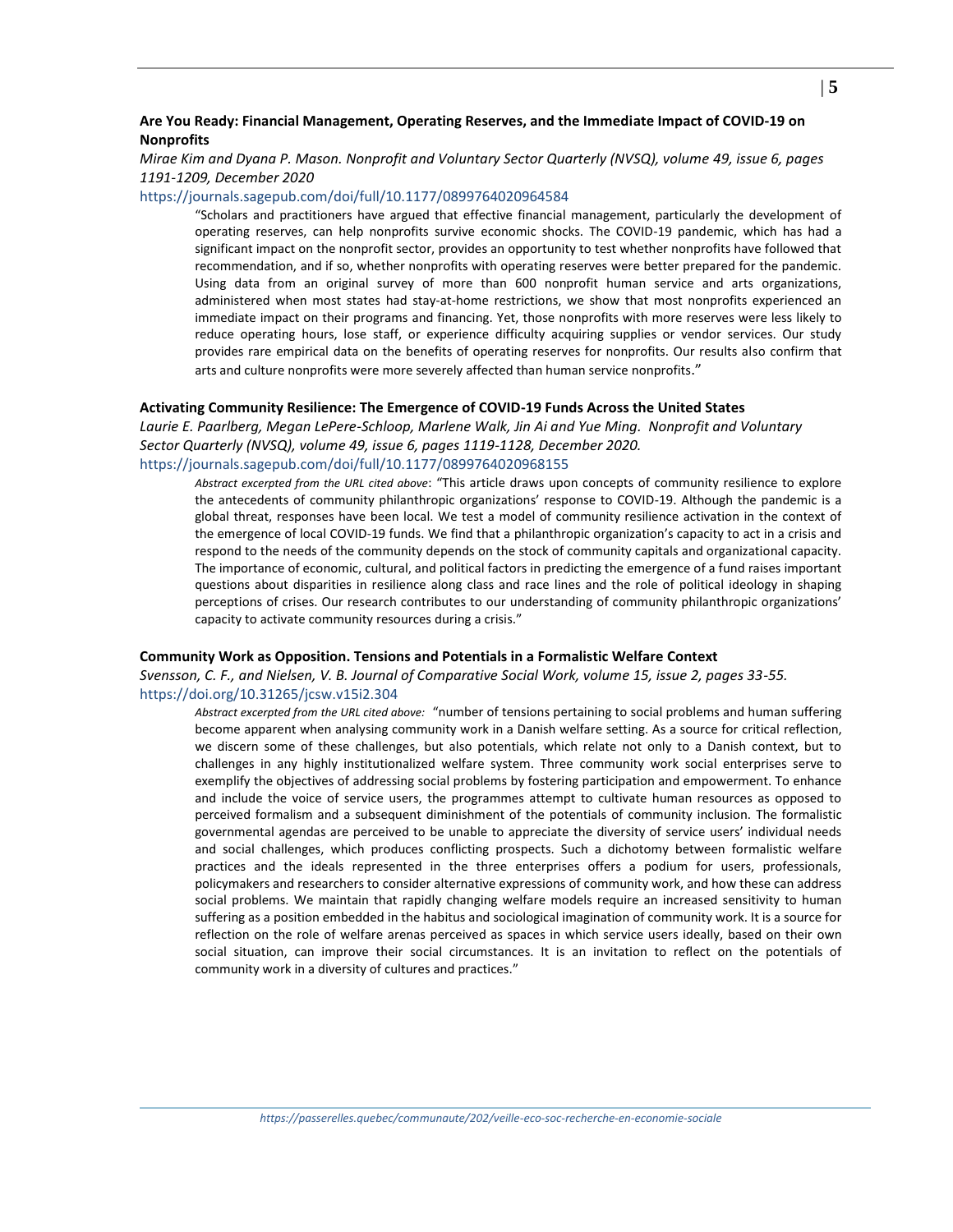# **ÉVALUATION**

<span id="page-5-0"></span>*Evaluation/Evaluación*

#### <span id="page-5-1"></span>**Evaluation of Social Impact Measurement Tools and Techniques: a Systematic Review of the Literature**

*Sally Kah and Temidayo Akenroye. Social Enterprise Journal, volume 16, issue 4, pages 381-402. December 2020.*

#### <https://www.emerald.com/insight/content/doi/10.1108/SEJ-05-2020-0027/full/html>

*Abstract excerpted from the URL cited above:* "In spite of the availability of metrics for measuring social impact (SI), it can be difficult for organisations to select tools that fit their precise needs. To address this challenge, this study conducts a systematic literature review by using legitimacy theory as a point of departure. It examines tools that capture three dimensions of sustainability – social, economic and environmental (SEE) – and firm size. Top four journal databases in the social sciences from the FT50 review were searched to identify articles published in peerreviewed journals in the 2009-2019 period, using keywords to conceptualise the construct. For comprehensive assessment, this study adopted a method that requires the logic synthesis of concepts and evidence emerging from the literature to address the research aim. The results show that most of the articles developed tools or frameworks to measure SI based on the triple bottom line of sustainability – SEE – and firm size. However, there is insufficient evidence of their integration into practice. This work contributes to the legitimisation of social enterprises (SEs) by using validated tools and frameworks to develop practical suggestions for SI measurement (SIM). As legitimacy is an important rationale for SIM, this study adds value through the development of a suitability framework. The framework enables SEs to identify the most appropriate tool for their purpose and size to establish legitimacy through impact measurement and reporting."

## <span id="page-5-2"></span>**Performance Management, Impact Measurement and the Sustainable Development Goals: The Fourth Wave of Integrated Social Accounting?**

*Laurie Mook. The Canadian Journal of Nonprofit and Social Economy Research, volume 11, issue 2, pages 20- 34, Autumn 2020.*

#### <https://anserj.ca/index.php/cjnser/article/view/353>

*Abstract excerpted from the URL cited above: "*Integrated social accounting places social and environmental performance alongside financial performance. This is in contrast to supplemental social accounting reports, which are separate from the financial reporting and often used as marketing and public relations devices. It is possible to identify different 'waves' of integrated social accounting, starting with the first wave in the 1970s, the second wave in the 1990s, and the third wave in the 2000s. Today, with the popularization of the United Nations Sustainable Development Goals 2030 agenda, we may be entering the fourth wave. The Sustainable Development Goals (SDGs) provide a common language and shared purpose for a multitude of actors, spanning networks, organizational types, and geographical levels. This article proposes an integrated social accounting model that focuses organizational attention on the internal and external impacts of their activities, through the lens of the SDGs."

# <span id="page-5-3"></span>**When the Means Modify the Ends. (E)Valuating and Transforming the Purpose of a Nonprofit Organization Through Impact Assessment**

*Chantale Mailhot, Valérie Michaud and Sonia Tello-Rozas. The Canadian Journal of Nonprofit and Social Economy Research, volume 11, issue 2, pages 35-55, Autumn 2020.* <https://anserj.ca/index.php/cjnser/article/view/351>

<span id="page-5-4"></span>*Abstract excerpted from the URL cited above: "*In a context marked by a trend towards marketization and a rise in performance measures, nonprofit organizations (NPOs) suffer pressures to show that their activities have visible impacts. Based on the French pragmatist sociology's Economies of Worth framework, we explore how NPOs may come to change what they value and what is their fundamental purpose. More specifically, we delve into the process of valuation triggered by the intervention of consultants to help a NPO develop an impact evaluation tool aimed at legitimizing its actions. Our findings show how this process led to a complete redefinition of the NPO's "theory of change", ultimately distantiating the NPO from its initial, explicit purposes."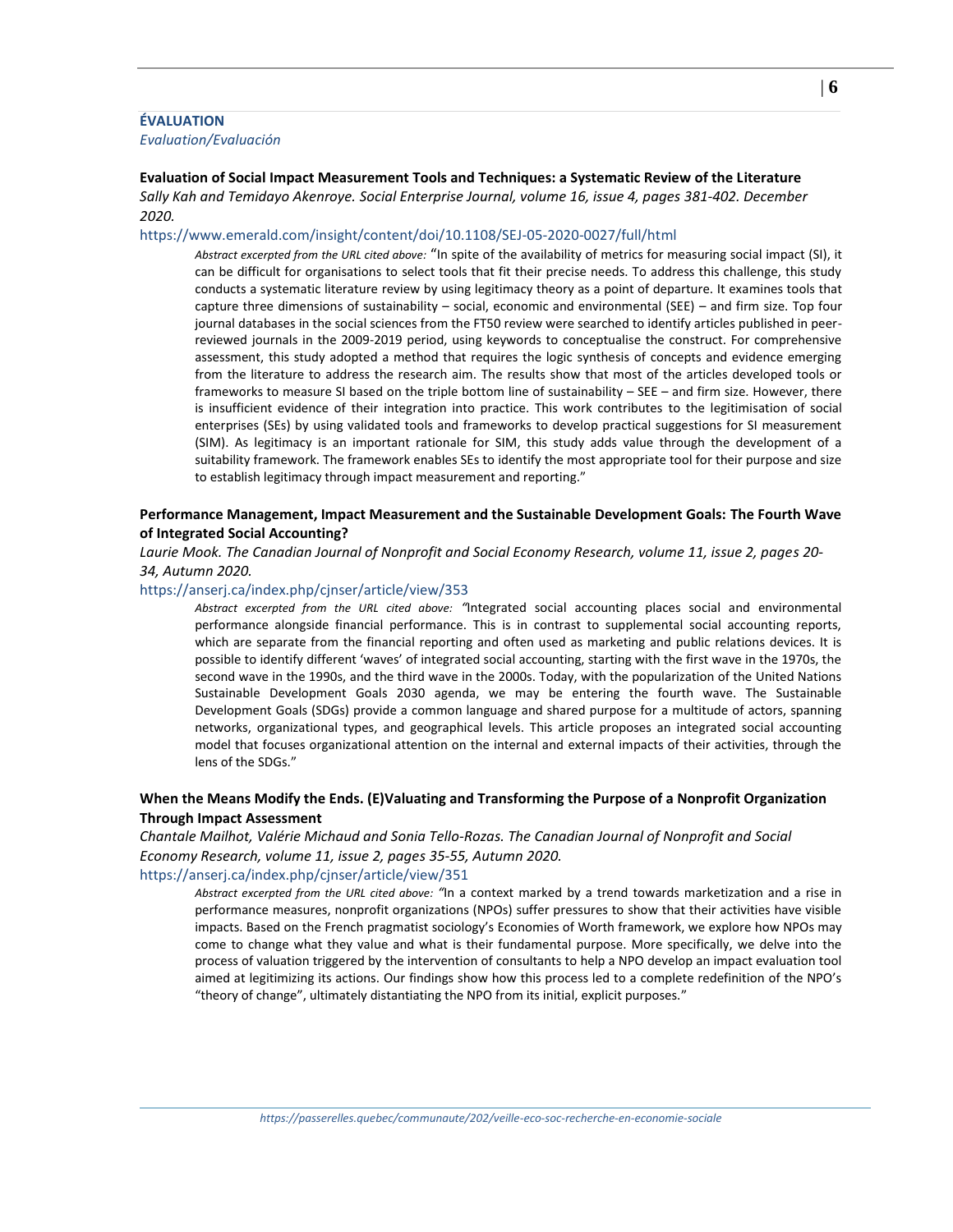# <span id="page-6-0"></span>**GESTION** *Management / Gestión*

#### <span id="page-6-1"></span>**Connecting Founder Social Identity with Social Entrepreneurial Intentions**

*Eun-Jeong Ko and Kihwan Kim. Social Enterprise Journal, volume 16, issue 4, pages 403-429. December 2020.*  [https://www.emerald.com/insight/content/doi/10.1108/SEJ-02-2020-](https://www.emerald.com/insight/content/doi/10.1108/SEJ-02-2020-0012/full/html?utm_source=smc_email_usage&utm_medium=email&utm_campaign=dgm_toc_alerts_sej_20200422) [0012/full/html?utm\\_source=smc\\_email\\_usage&utm\\_medium=email&utm\\_campaign=dgm\\_toc\\_alerts\\_sej\\_20](https://www.emerald.com/insight/content/doi/10.1108/SEJ-02-2020-0012/full/html?utm_source=smc_email_usage&utm_medium=email&utm_campaign=dgm_toc_alerts_sej_20200422)

[200422](https://www.emerald.com/insight/content/doi/10.1108/SEJ-02-2020-0012/full/html?utm_source=smc_email_usage&utm_medium=email&utm_campaign=dgm_toc_alerts_sej_20200422)

*Abstract excerpted from the URL cited above*: "Despite recent advances in research on antecedents of social entrepreneurial intentions, founder social identity has rarely been part of the research effort. This paper aims to investigate how different types of founder social identity affect social entrepreneurial intentions (SE intentions). This study investigates how different types of founder social identity, such as Darwinians, Communitarians and Missionaries, affect SE intentions. Specifically, this study predicts that entrepreneurs with Darwinian identity would be less likely to form SE intentions, while those with Missionary and Communitarian identities would be more prone to form SE intentions. The hypotheses are tested on a sample of 725 individuals recruited using Amazon Mechanical Turk. Most of the hypotheses, except for Communitarian identity, are supported by the data analysis. The results contribute to the literature on founder social identity and SE intentions and demonstrate that founder social identity is one of the important antecedents of social entrepreneurial intentions. Two of the hypotheses were supported by the results. Specifically, this study found a positive relation between Missionary founder social identity (its locus of self-definition is "Impersonal-We") and social entrepreneurial intentions. This research also confirms that Darwinian founder social identity (its locus of self-definition is "I") has a negative impact on social entrepreneurial intentions. First, a person's social identity has been largely overlooked in social entrepreneurship intention literature (Bacq and Alt, 2018; Hockerts, 2017; Zaremohzzabieh et al, 2019). The findings provide the empirical evidence that individual-level antecedents, especially one's membership in a social group (i.e. social identity), exert a significant impact on the formation of SE intentions. Second, among the two types of founder social identity predicted to have a positive influence on SE intentions, only missionary identity was found to have such a positive impact. The typical Communitarian locus of self-definition of "Personal We," is less influential than the self-definition of the typical Missionary locus of "Impersonal We." This might imply that not all types of feelings of belonging to a community have a positive impact on the formation and development of social entrepreneurial intentions…".

#### <span id="page-6-2"></span>**Managing Conflicting Objectives of Social Enterprises**

*Philippe Eiselein and Nikolay A. Dentchev. Social Enterprise Journal, volume 16, issue 4, pages 431-451, December 2020.* 

#### <https://www.emerald.com/insight/content/doi/10.1108/SEJ-03-2020-0015/full/html>

<span id="page-6-3"></span>*Abstract excerpted from the URL cited above*: "Most strategies for managing conflicts between social and commercial objectives of social enterprises are discussed either at the individual or at the team level of analysis. This paper aims to argue in favor of taking into account both levels of analysis at the same time. It furthermore aims to unravel how management strategies at the individual and the team level reinforce one another. This study adopts the theoretical lenses of personal values (at the individual level of analysis) and stewardship (at the team level). The authors have conducted 23 semi-structured interviews across three Belgian social enterprises. Primary data collection was complemented with secondary data of 12 annual reports and 314 newspaper articles. The variety of cases and the richness of primary and secondary data proved useful to elaborate on the mechanisms of managing conflicting objectives. This paper highlights four bridging mechanisms that facilitate the mitigation of conflict between social and commercial objectives, i.e. fit of values, agile structure, partnerships and communications. It also shows how these mechanisms reinforce each other at the individual and team levels of analysis and thus form an iterative process for managing the conflicting objectives of social entrepreneurs. This paper contributes by bringing the level of analysis on managing conflicting objectives at the intersection of the individual and team performance. It argues that social entrepreneurs should target both individuals and teams at the same time, to manage effectively conflicting objectives. The four mechanisms create an alignment and reflection iterative process for managing conflicting objectives."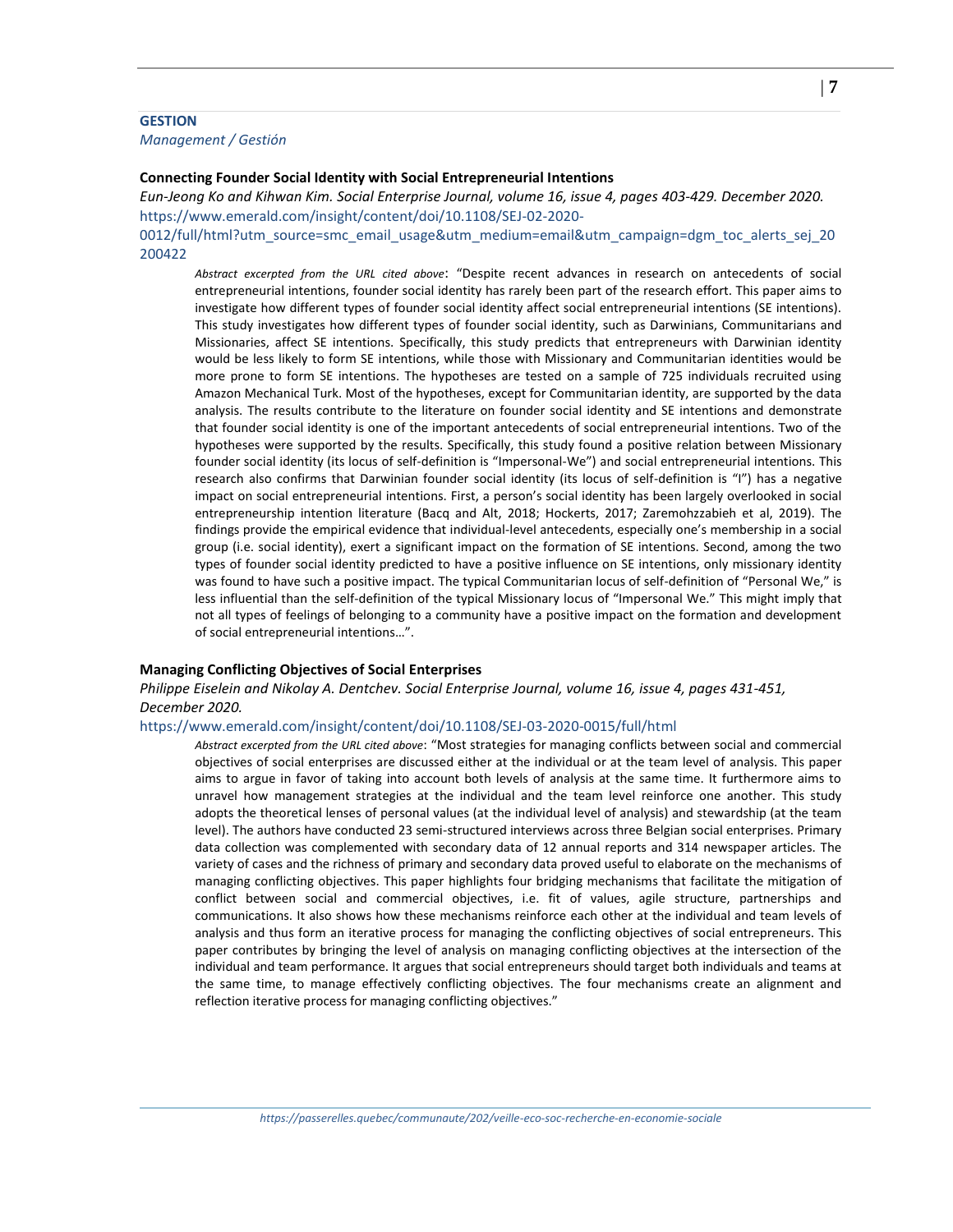#### **Impact Sourcing for Employment of Persons with Disabilities**

#### *Katsuo Matsumoto. Social Enterprise Journal, volume 16, issue 4, pages 361-380, December 2020.*

#### <https://www.emerald.com/insight/content/doi/10.1108/SEJ-11-2019-0084/full/html>

*Abstract excerpted from the URL cited above*: "Using case studies of business process outsourcing enterprises in India, this study aims to discuss how impact sourcing is used to provide employment opportunities to persons with disabilities (PWDs) and summarizes the business factors associated with successful impact sourcing for PWDs. The effect of impact sourcing on the employment of PWDs is a newly emerging phenomenon, and this study focuses on the impact-sourcing mechanism and investigates whether such sourcing contributes to promoting PWD employment in India. It does so by examining the business model characteristics of organizations through case studies. The results show that effective training systems and operational styles enable continuous market competitiveness for social enterprises. The case studies also demonstrate that it is possible to expand businesses by transferring and replicating management know-how through an organization's operating model. It also highlights the catalytic role of impact sourcing service providers in promoting formal PWD employment in a labor market where the informal economy is dominant. Central and local governments' support for social enterprises may promote formal employment of PWDs, an internationally-recognized goal. Impact sourcing for PWDs is an emerging field. This study offers a new contribution to existing work integration social enterprises literature by providing new insight into effective ways of achieving employment for PWDs through outsourcing business. This study highlights the important role of social enterprises in achieving formal employment of PWDs."

#### <span id="page-7-0"></span>**What Do We Know About Nonprofit Collaboration? A Systematic Review of the Literature**

*Beth Gazley, Chao Guo. Nonprofit Management and Leadership, volume 31, issue 2, pages 211-232, Winter 2020.*

<https://onlinelibrary.wiley.com/doi/abs/10.1002/nml.21433?campaign=woletoc>

*Abstract excerpted from the URL cited above:* "This systematic literature review reports on the content of past empirical studies of nonprofit collaboration within and across the sectors, published between 1972 and 2015 (n = 657). An analysis of these articles reveals four major themes: diverse but "siloed" data; imbalance in research coverage; the dominance of "big four" organization theories; and limited improvement in research sophistication. It further identifies five specific research gaps: the insufficient attention to the forms and intensity of nonprofit collaboration; the divergences and contradictions in theoretical reasoning and empirical evidence; the lack of attention to the moderators and/or mediators of collaboration; the lack of understanding of collaborative failure; and the lack of comparative studies. These findings help to inform collaboration research and practice by observing the value in using a broader scope of literature and methods to build knowledge in this area."

#### <span id="page-7-1"></span>**Understanding and Managing Learning in Social Enterprises: The Role of Implicit Organizational Boundaries**

*Ankita Tandon and Unnikrishnan K. Nair. Nonprofit Management and Leadership, volume 31, issue 2, pages 259-286, Winter 2020.*

# <https://onlinelibrary.wiley.com/doi/abs/10.1002/nml.21429?campaign=woletoc>

*Abstract excerpted from the URL cited above:* "Successful social enterprises develop innovative context‐specific solutions to social problems in resource-constrained environments. To achieve this, they harness knowledge resources beyond their organizational boundaries to learn. Yet, there is limited understanding of the role boundaries play in learning. This paper investigates organizational learning in social enterprises from a boundary perspective. It studies the emergence and role of implicit boundaries in learning, critical learning mechanisms, and key agents involved. Following qualitative methodology, data were collected from four Indian social enterprises. Data structures were developed using analytical methods inspired from grounded theory leading to themes and theoretical inferences. Two implicit and dynamic boundaries—competence and social—were identified, which in isolation and through mutual interactions impacted learning. Their movement vis‐à‐vis the structural boundary of the enterprises was traced. Initially mutually exclusive, the two boundaries extended inwards into the enterprises from the external environment, and then moved downwards or upwards over time. Their sustained overlaps and interactions facilitated learning, with middle managers often playing a critical integration role. Specific boundary configurations, learning modes, and critical agents enabling learning are described. This study directs research on learning in social enterprises to specific boundary interactions. It highlights the significance of implicit boundaries, their multiplicity, and dynamism. It directs social enterprises to explicitly recognize the notion of boundaries, and develop competences and processes to manage them for effective learning."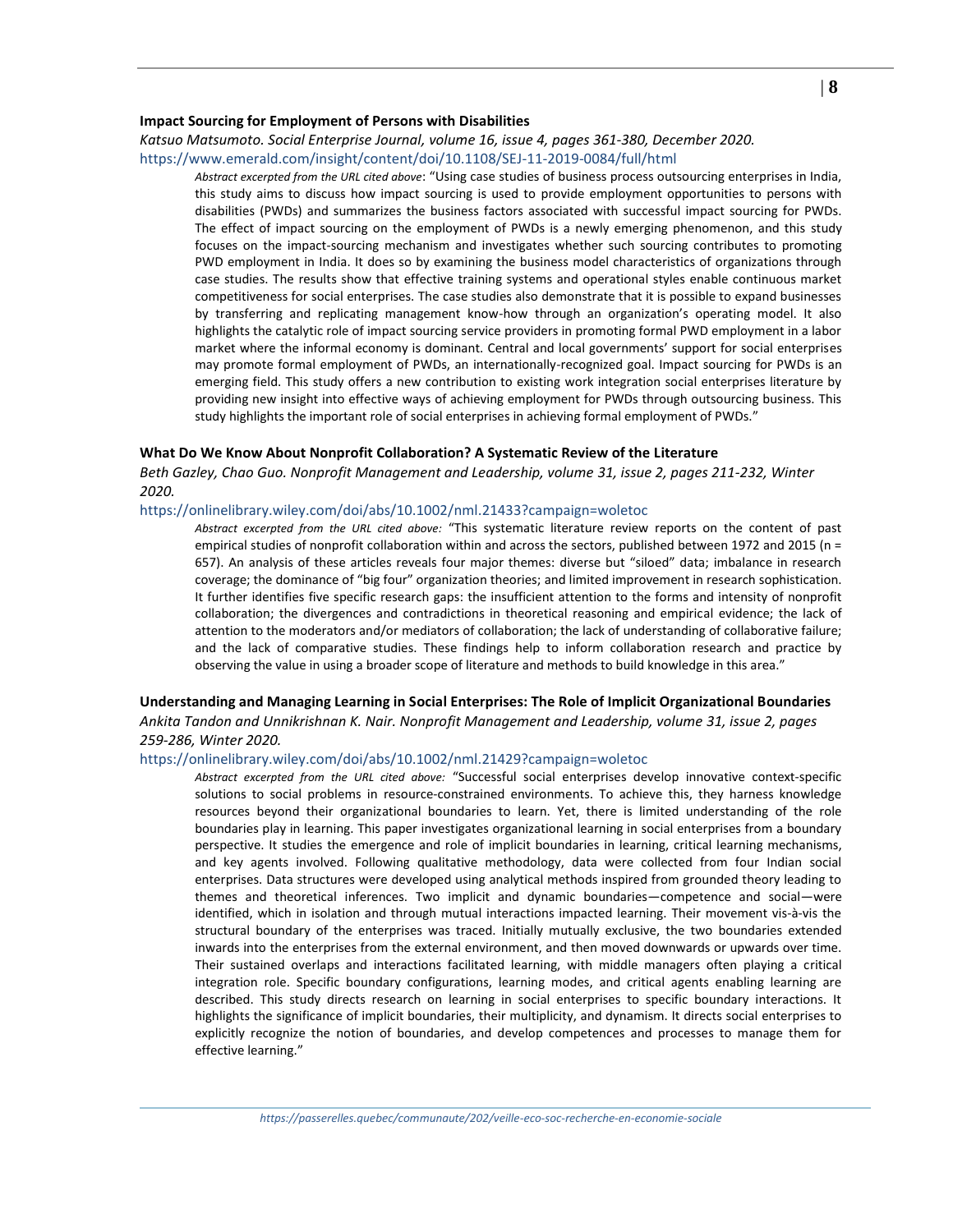# <span id="page-8-0"></span>**Stereotypes of Volunteers and Nonprofit Organizations' Professionalization: A Two‐Study Article**

*Mathieu Peiffer, Patrizia Villotti, Tim Vantilborgh and Donatienne Desmette. Nonprofit Management and Leadership, volume 31, issue 2, pages 355-372, Winter 2020.*

#### <https://onlinelibrary.wiley.com/doi/abs/10.1002/nml.21430?campaign=woletoc>

*Abstract excerpted from the URL cited above* "Competence and warmth are two fundamental stereotypical dimensions that frame people's social judgments. Since we currently lack evidence about how the volunteering workforce is socially perceived, this study aims to (a) understand which stereotypes are associated with volunteers, and (b) determine whether these perceptions vary as a result of contextual changes (i.e., professionalization) that have recently characterized nonprofit organizations (NPOs). Two empirical survey‐based studies were conducted in Belgium, one comprising data collected from a general population sample (N = 233), and the other from volunteers ( $N = 128$ ). Study 1 displayed volunteers being perceived by the general population as warmer rather than competent. Study 2 found that ingroup warmth perceptions in a volunteers' sample decreased as NPOs became progressively more business‐like. Overall, these two studies illustrate that warmth is at the heart of the volunteers' role and show that the increasing professionalization of NPOs affects this perception."

# <span id="page-8-1"></span>**Job Strain in Nonprofit Human Service Agencies: Job Demands and Job Control's Additive Effects, and Goal‐ Related Feedback's Mediating Role.**

*Mark S. Preston. Nonprofit Management and Leadership, volume 31, issue 2, pages 387-399, winter 2020.* <https://onlinelibrary.wiley.com/doi/abs/10.1002/nml.21432?campaign=woletoc>

*Abstract excerpted from the URL cited above*: "Few quantitative studies in the nonprofit literature have examined job demands' strain‐inducing impact. The classic demand‐control (DC) model predicts a positive main effect for job demands and a negative main effect for job control on job strain, respectively. However, four decades of DC model studies have uncovered modest support for this additive model. As a means of addressing both issues, the present study tested a recently introduced modified additive model using 621 employees from two different types of nonprofit human service agencies located in the city of New York. Two mediational analyses, structural equation modelling and bootstrapping, corroborated goal-related feedback's intervening role on the controlstrain relationship. Findings not only replicate and extend prior research, but also make a unique contribution to the nonprofit literature. Implications for the stress management of nonprofit human service employees, as well as recommendations for the DC model literature are also discussed."

#### <span id="page-8-2"></span>**The Role of the Nonprofit Sector as a Site for Inclusive Employment**

*Alexis Buettgen and Thomas R. Klasse. The Canadian Journal of Nonprofit and Social Economy Research, volume 11, issue 2, pages 82-96, Autumn 2020.*

# <https://anserj.ca/index.php/cjnser/article/view/367>

<span id="page-8-3"></span>*Abstract excerpted from the URL cited above:* "Employment is a pathway to increased income and empowerment, and improved quality of life and well-being; but for people with disabilities, job opportunities are limited, and employment supports often inadequate. This exploratory study analyzes the role of the nonprofit sector as a site for inclusive employment. Using data gathered from documents and in-depth interviews with nonprofit organizational staff, this study identifies the benefits that can accrue—to individuals, organizations, and communities—when agencies in the nonprofit sector employ persons with disabilities. The presence of employees with disabilities in the workplace increased sensitivity and awareness among all workers, conferred value on disability through an explicit recognition of the particularity of varying lived embodiments, and clarified the notion of dependence."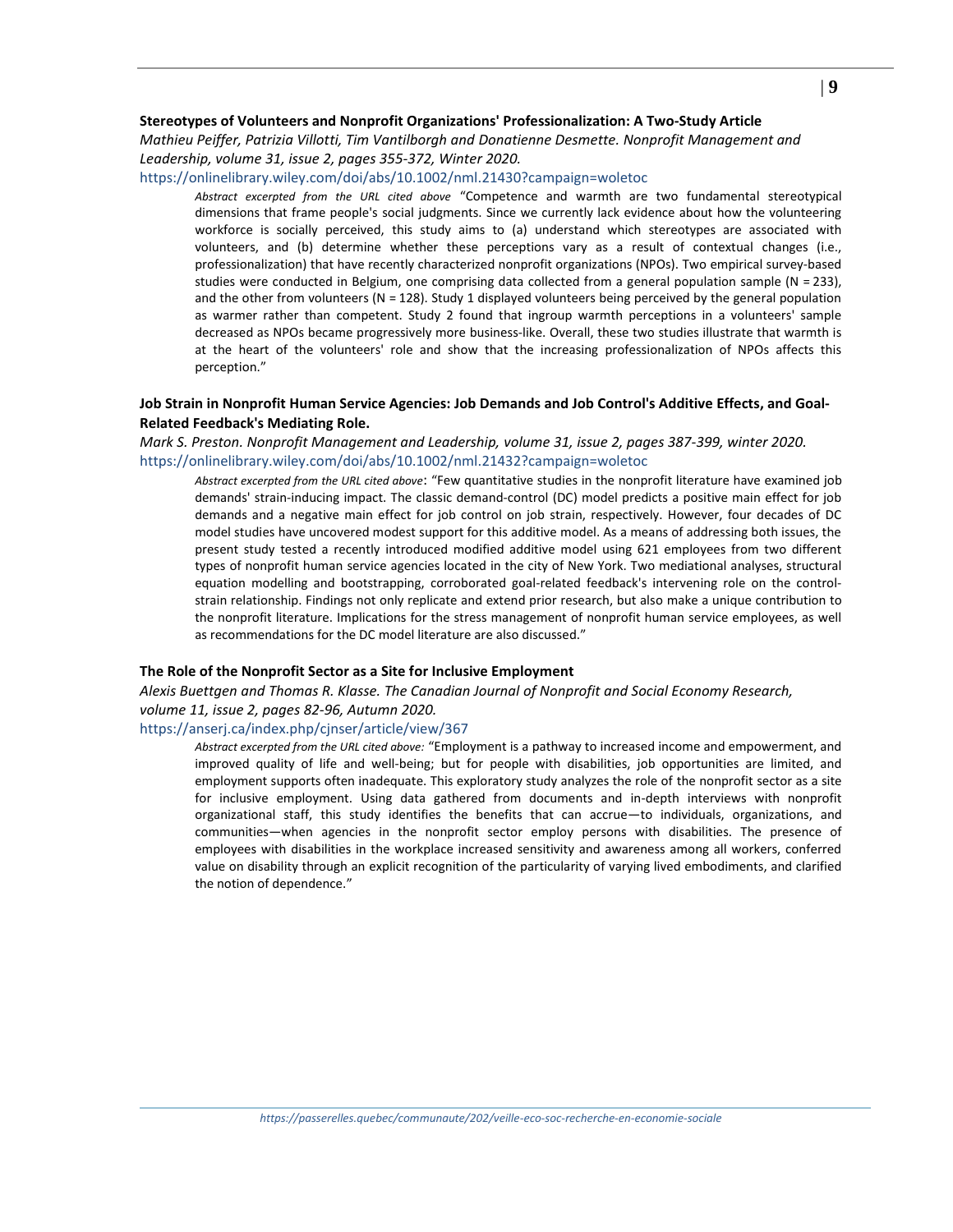# **INNOVATION SOCIALE**

<span id="page-9-0"></span>*Social innovation / Innovación social*

#### <span id="page-9-1"></span>**Les innovations sociales en Afrique subsaharienne : la place des communautés et des territoires locaux**

*Mebometa Ndongo, Juan-Luis Klein. The Canadian Journal of Nonprofit and Social Economy Research, volume 11, issue 2, page 56-81, Autumn 2020.*

#### <https://anserj.ca/index.php/cjnser/article/view/379>

*Résumé issu du l'URL ci-haut : «* Cet article dresse l'état des savoirs sur les innovations sociales en Afrique subsaharienne. L'objectif est d'explorer et de mettre en lumière les trajectoires émergentes sur ce sujet encore peu abordé, pour un continent confronté entre l'extraversion des modes de développement dans un contexte de crises multiformes et la dynamique des réalités historiques. Pour cela, l'article revisite les écrits pertinents et explore des cas emblématiques en recentrant la recherche sur une temporalité des années 1960 à ce jour, où la confrontation des deux mouvements a engendré une hybridation qui articule les innovations. La principale trouvaille concerne, d'une part, la focalisation des innovations sociales sur l'humain portées par des organisations liées à l'économie sociale et, d'autre part, l'arrimage entre les enjeux, les défis et les pratiques dont les repères locaux particularisent ces innovations. Il ressort des cas analysés un ensemble de logiques opératoires marquées par l'interaction des technologies importées et des mécanismes préexistants à partir desquelles naissent les technologies novatrices. Le foisonnement de telles technologies permet d'ouvrir des perspectives de recherche mettant en scène les structures socio-territoriales, l'omniprésence d'activités solidaires et la prédominance des acteurs communautaires devant combiner les dimensions sociale, institutionnelle, économique, technique et académique. »

# <span id="page-9-2"></span>**CONCEPTS ET DÉFINITIONS**

<span id="page-9-3"></span>*Concepts and definitions / Conceptos y definiciones*

#### <span id="page-9-4"></span>**The Hybridization of Credit Co-Operatives in the Tradition of F.W. Raiffeisen: The Austrian Example**

*Gregor Rabong and Dietmar Roessl. The Canadian Journal of Nonprofit and Social Economy Research, volume 11, issue 2, pages 97-108, Autumn 2020.*

#### <https://anserj.ca/index.php/cjnser/article/view/359>

<span id="page-9-5"></span>*Abstract excerpted from the URL cited above*: "The legal purpose of credit co-operatives in Germany and Austria is to promote their members economically. However, legal restrictions prevent them from discriminating between members and non-members. Thus, they have difficulty generating economic benefits for their members. There are signs that they are gradually developing from being purely member-focused to somewhat third party-focused co-operatives striving for the common good. The question arises whether this hybridization is in the interest of their members. This article examines this question using quantitative data. The results indicate that members perceive activities geared toward the common good as enhancing their membership value and are applicable to credit co-operatives and credit unions that have difficulties providing economic benefits to their members, as is the case for Raiffeisen credit co-operatives in Europe."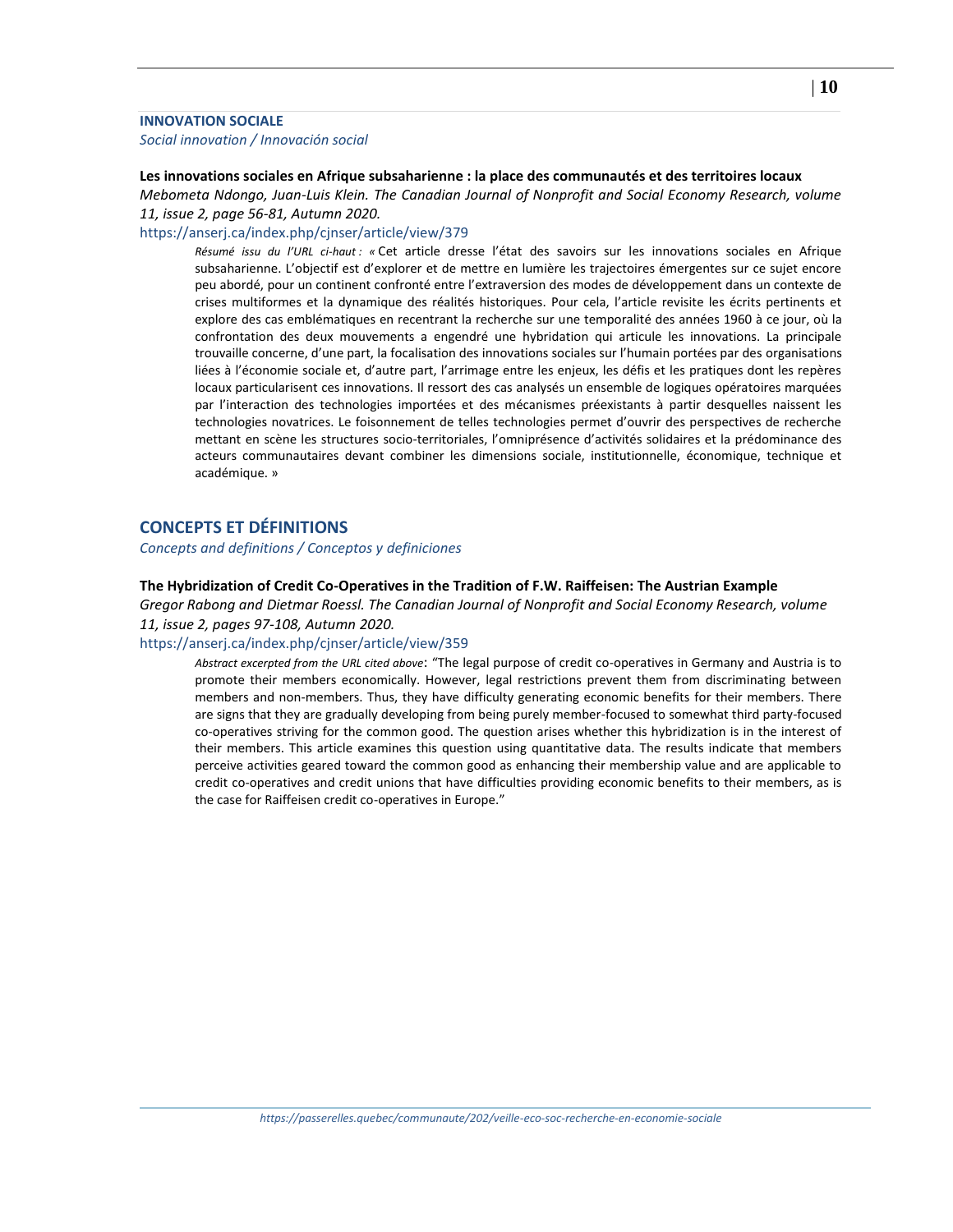# **AUTRES**

<span id="page-10-0"></span>*Other / Otros*

## <span id="page-10-1"></span>**Perspective de la pandémie: une occasion pour renforcer le rôle de l'action collective dans une nouvelle normalité?**

*Nancy Neamtan et Vincent Van Schendel. The Canadian Journal of Nonprofit and Social Economy Research, volume 11, issue 2, pages 12-15, Autumn 2020*.

# <https://anserj.ca/index.php/cjnser/article/view/399>

*Résumé issu du l'URL ci-haut :* "Les impacts de la pandémie sur les organisations collectives au Québec (communautaire et économie sociale) sont importants. À court terme, ces organisations ont démontré une capacité d'adaptation remarquable pour répondre aux urgences. Mais la pandémie a aussi mis à l'avant plan l'importance de l'approche, du discours et des pratiques de ces initiatives collectives. Est-ce qu'on en tiendra compte dans la relance post-COVID pour cheminer vers une nouvelle « normalité » plus équitable et durable? »

#### **Businesses Venturing Into the Social Domain During the Covid-19 Pandemic: A Motivation and Ability**

*PerspectiveYongjian Bao, Zhe Shen, and Wenlong Yuan. Nonprofit and Voluntary Sector Quarterly (NVSQ), volume 49, issue 6, pages 1152-1160, December 2020.*

<https://journals.sagepub.com/doi/full/10.1177/0899764020966046>

*Abstract excerpted from the URL cited above*: "Many businesses have joined governments and nonprofit organizations to serve the social needs under the tremendous pressure of Covid-19. We propose that businesses that expanded into the social domain during the Covid-19 crisis differ significantly from each other and vary extensively in value creation. We extend the motivation and ability framework to derive a typology of businesses under this situation and conceptualize value creation behaviors in both a free market and a monopolistic market with the governments as the buyer."

# <span id="page-10-2"></span>**Combating COVID-19 Together: China's Collaborative Response and the Role of Business Associations**

*Zhibin Zhang, Yongdong Shen and Jianxing Yu. Nonprofit and Voluntary Sector Quarterly (NVSQ), volume 49, issue 6, pages 1161-1172, December 2020.*

# <https://journals.sagepub.com/doi/abs/10.1177/0899764020964591>

*Abstract excerpted from the URL cited above:* "Drawing on data from Zhejiang Province, this study explores China's collaborative response to COVID-19 in which business associations played a critical role. Consistent with existing literature on cross-sector collaboration and nonprofit contributions in extreme events, the preliminary findings of this study carry significant implications for future research to advance new knowledge. Specifically, two important next steps of future research that hold considerable promise—examining the overwhelming impact of the institutional environment on collaboration and accounting for the complex mechanisms in which multiple components of collaboration create outcomes through a configurational approach—emerged from this study. In addition, the practical implications of these findings are highlighted."

#### <span id="page-10-3"></span>**Antimafia, une histoire de solidarité. Les associations et les coopératives contre la criminalité**

*Elisabetta Bucolo. Éditions Le Bord de L'eau, France, 244 pages, novembre 2020.*

#### <https://www.editionsbdl.com/produit/antimafia-une-histoire-de-solidarite/>

*Résumé issu du l'URL ci-haut :* « La capacité des acteurs civiques organisés (associations, coopératives, collectifs) de lutter contre la mafia est régulièrement occultée par une vulgate qui exalte les actes des mafieux. Ce côté sensationnel a progressivement invisibilisé la portée des mouvements civiques qui ont, tout au long de l'histoire sicilienne, contribué à s'y opposer par leur action sociale, économique et politique. Rendre compte de cette histoire, de l'Unité d'Italie jusqu'aujourd'hui, est une manière de mettre en exergue la force des engagements civiques et discuter un postulat d'inaction et connivence du peuple sicilien par rapport aux réseaux criminels. La Sicile est à entendre comme une « zone du monde », car les dynamiques décrites dans cet ouvrage racontent tout autant son histoire que celle d'autres régions du monde où la société civile organisée contribue à consommer, produire, éduquer, sensibiliser et mobiliser contre les formes d'usurpation et d'assujettissement violent produites par les réseaux criminels et le système capitaliste qui les abrite. »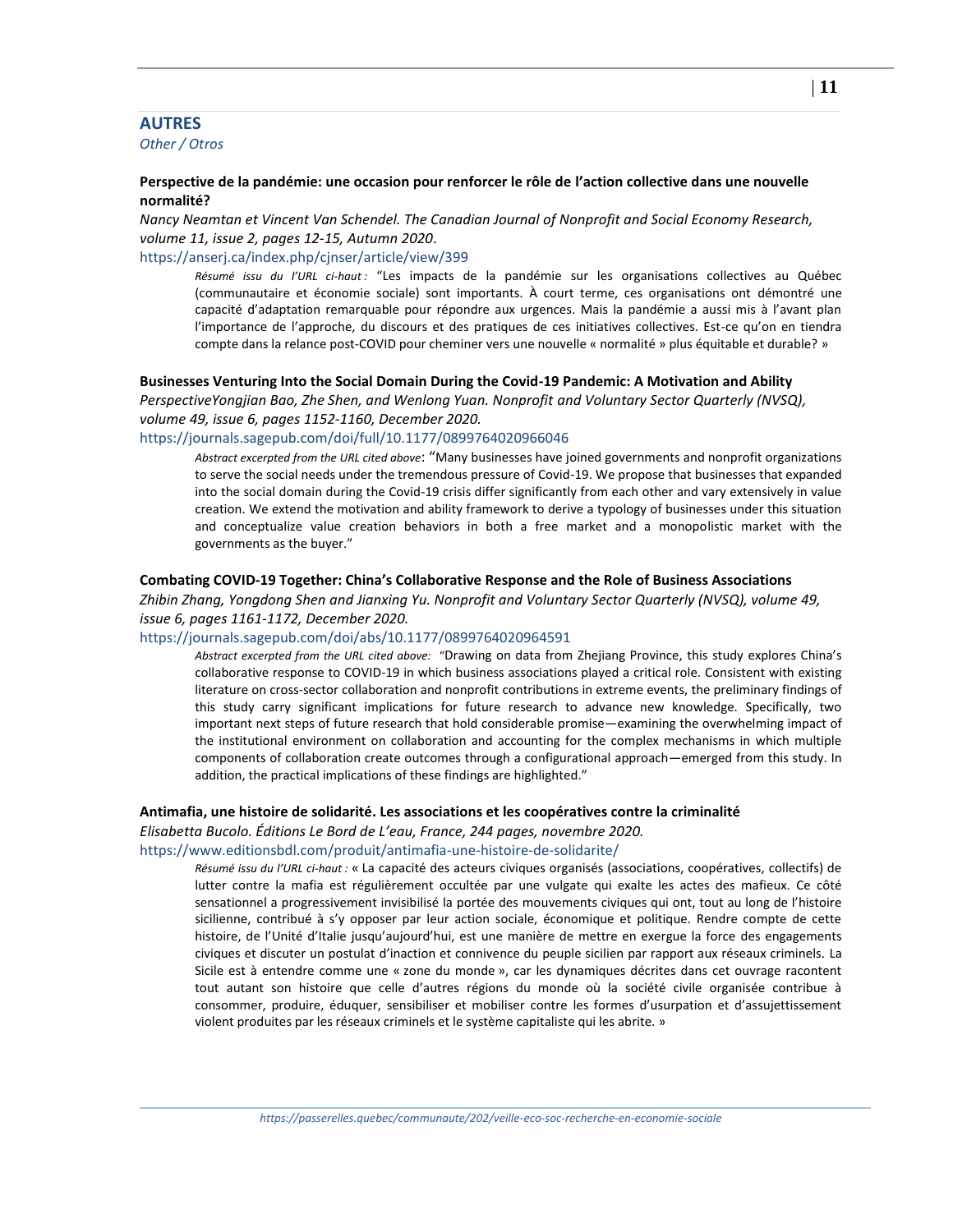#### <span id="page-11-0"></span>**The COVID Wildfire: Non-Profit Organizational Challenge and Opportunity**

# *Jeff Loomis. The Canadian Journal of Nonprofit and Social Economy Research, volume 11, issue 2, pages 8 - 11, Autumn 2020.*

<https://anserj.ca/index.php/cjnser/article/view/396>

*Abstract excerpted from the URL cited above:* "Nonprofit organizations in Canada were significantly impacted by COVID-19, including lost revenue and needing to adjust the program delivery. The lack of technology capacity in the nonprofit sector is a key barrier for many nonprofit organizations to adapt to delivering programs online. Momentum, a Calgary-based nonprofit organization, experienced both financial and programmatic challenges due to COVID-19. Momentum pivoted program delivery to provide supports during the COVID-19 lockdown and developed innovative approaches to online programming. Since the start of the COVID-19 pandemic in Canada, Momentum was able to rapidly develop its capacity to use technology for online programming with the support of critical new funding. Many nonprofits will have to transform their business models to not only survive but thrive in the post-COVID world."

# <span id="page-11-1"></span>**APPELS À CONTRIBUTIONS**

<span id="page-11-2"></span>*Calls for contributions and / Convocatorias de artículos*

- *Rethinking the capacity [of social and collective enterprises for a more sustainable word.](https://crises.uqam.ca/entreprises-collectives/rethinking-the-capacities-of-social-and-collective-enterprises-for-a-more-sustainable-world/)* Colloque EURAM. June 16<sup>th</sup> – 18<sup>th</sup>, 2021, Montréal, Québec. **Deadline for submission: January 12th**, **2021**. *(RECALL)*
- *[Innovation socio-territoriale et modèles innovateurs de développement: le défi de la justice sociale](https://crises.uqam.ca/wp-content/uploads/2020/12/ALBERIO-KLEIN-Proposal-JRCD-15jan2021-1.pdf)  [et environnementale](https://crises.uqam.ca/wp-content/uploads/2020/12/ALBERIO-KLEIN-Proposal-JRCD-15jan2021-1.pdf)*. *Numéro spécial de la revue Journal of Rural and Community Development.* **Date limite pour soumission: 15 janvier 2021.**
- *"Solidarity and Social Economy [and the Agenda 2030: Inclusive and Sustainable Development](https://ciriec.uned.ac.cr/en/congress-2021)  [through Innovative Social Practices"](https://ciriec.uned.ac.cr/en/congress-2021) 8 th CIRIEC International Research Conference on Social Economy, San José (Costa-Rica), September 8th -10th , 2021.* **Deadline for submission: January 30th , 2021.** *(RECALL)*
- *[Crisis, Pandemic, and Beyond: Nonprofits and Adaptive Capability of Communities.](https://anserj.ca/index.php/cjnser/announcement/view/4) Call for papers for special issue of the Canadian Journal of Nonprofit and Social Economy Research*. **Deadline for submission: January 31th, 2021.** *(RECALL)*
- $\rightarrow$  [The Co-operative Identity.](https://www.journals.elsevier.com/journal-of-co-operative-organization-and-management/call-for-papers/call-for-papers-special-issue-on-the-co-operative-identity) Call for Papers for a special issue of the Journal of Co-operative *Organization and Management (JCOM).* **Deadline for submission: February 1st, 2021***. (RECALL)*
- *[Civil Society and Democratization](https://onlinelibrary.wiley.com/pb-assets/assets/1099162X/PAD%20CfP%20draft%2020.11.10-1605172225967.pdf)*. *Call for papers for a special issue of the Public Administration and Development (PAD).* **Deadline for submission: February 26st, 2021***.*
- *[Bridging Divides: Promoting Economic, Social, and Cultural Democrac.](https://ccr.ica.coop/en/newsroom/news/extended-deadline-28-february-2021-review-international-co-operation-special-issue) Special issue of the Review of International Co-operation which will be led by Canadian Association for Studies in Co-operation (CASC)*. **Deadline for submission: February 28th, 2021.**
- *[Impact Measurement of the Social and Solidarity Economy](http://app.dialoginsight.com/T/OFC4/L2S/8164/M733916/747436/28144827/Bpn6G3/1/101421/qHl5vbIG/I/760475/Mojnjl.html?h=mIVdOnanL3t12Y-EWa0CfMQ6m1aFDwI2zBNClQLUbQI). Special issue of the Annals of Public and Cooperative Economics (CIRIEC revue).* **Deadline for submission: February 28th, 2021.**

*https://passerelles.quebec/communaute/202/veille-eco-soc-recherche-en-economie-sociale*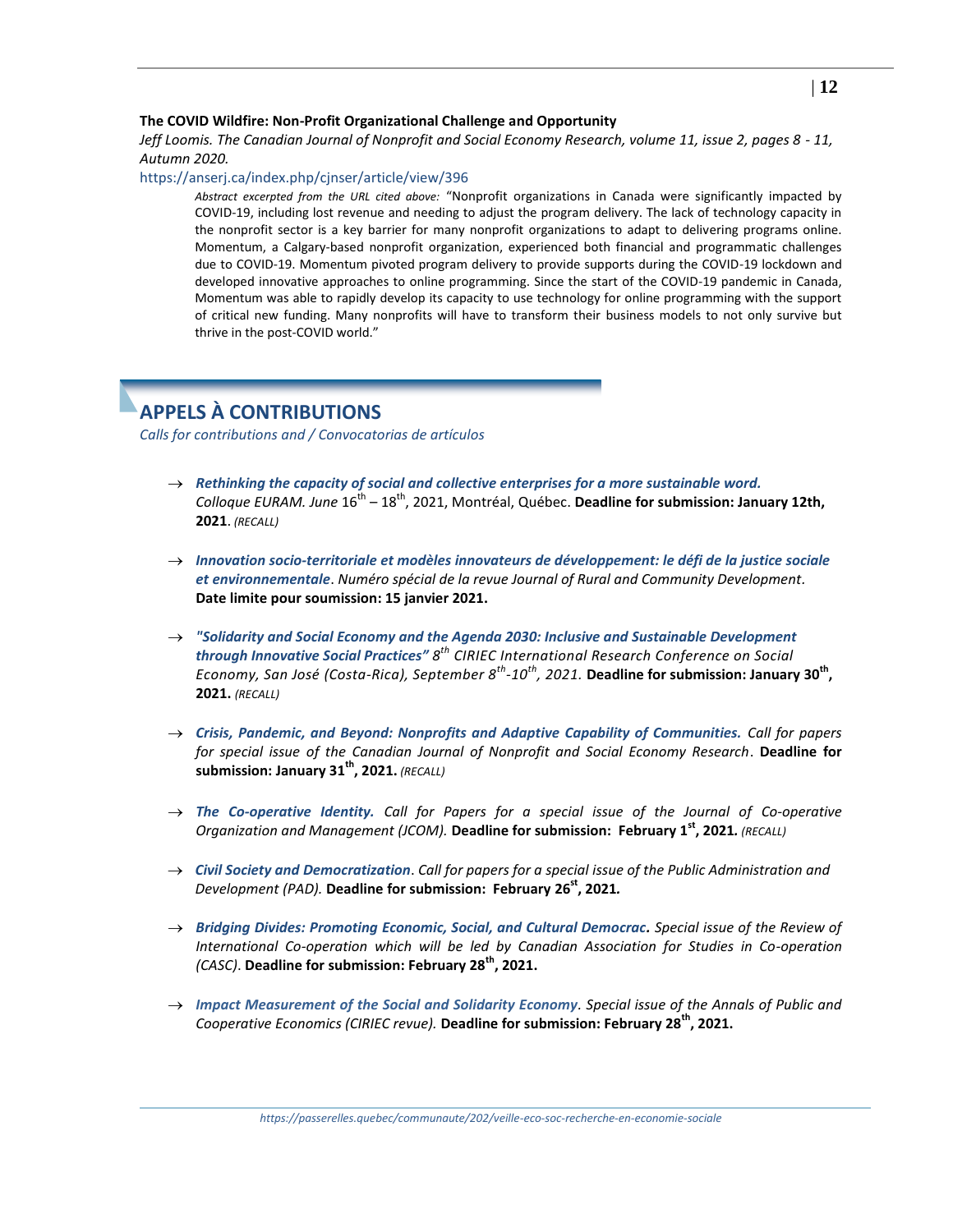- *[Social enterprise, Cooperative and Voluntary Action: Bringing Principles and Values to Renew](https://emes.net/events/conferences/8th-emes-international-research-conference-on-social-enterprise/?utm_source=EMES+News+Alert&utm_campaign=070670db42-EMAIL_CAMPAIGN_2019_01_25_07_43_COPY_01&utm_medium=email&utm_term=0_606c4931a8-070670db42-62672705)  [Action](https://emes.net/events/conferences/8th-emes-international-research-conference-on-social-enterprise/?utm_source=EMES+News+Alert&utm_campaign=070670db42-EMAIL_CAMPAIGN_2019_01_25_07_43_COPY_01&utm_medium=email&utm_term=0_606c4931a8-070670db42-62672705)***.** *8 th EMES International Research Conference on Social Enterprise organized by EMES International Research Network, in partnership with the Empower-SE COST Action, the University of Zaragoza's GESES-Zaragoza University Research Group (Grupo de Estudios Sociales y Económicos del Tercer Sector), the Social Economy Laboratory LAB\_ES and CEPES Aragon.* Zaragoza, Spain. October 4 th -7 th, 2021. **[Deadline for submission: March 1](https://onlinelibrary.wiley.com/pb-assets/assets/1479103X/Call%20for%20Papers%20%20-%20COVID19%202021-1593769800327.pdf)st, 2021.**
- *[COVID-19 and Donation Behaviour](https://onlinelibrary.wiley.com/pb-assets/assets/1479103X/Call%20for%20Papers%20%20-%20COVID19%202021-1593769800327.pdf). Special issue of International Journal of Nonprofit and Voluntary Sector Marketing*. **Deadline for submission: April 1st, 2021***. (RECALL)*
- *[Social, Environmental and SDG Performance and Reporting in Co-operatives](https://smu.ca/academics/sobey/ijcam-call-for-papers.html)***.** *Special issue of International Journal of Co-operative Accounting and Management (IJCAM).* **Deadline for submission: July 31st, 2021.** *(RECALL)*

# <span id="page-12-0"></span>**ÉVÉNEMENTS À VENIR**

<span id="page-12-1"></span>*Events / Evento[s](https://ccr.ica.coop/en/newsroom/news/deadline-exteded-15-september-call-abstracts-and-panel-proposals-ica-cooperative)*

- *[Deepening Our Cooperative Identity](https://ccr.ica.coop/en/newsroom/news/deadline-exteded-15-september-call-abstracts-and-panel-proposals-ica-cooperative). ICA Cooperative Research Conference.* **February, 26th and 27th 2021. Seoul, Republic of Korea.** *(RECALL)*
- *[3rd International Forum on Cooperative Law.](https://ccr.ica.coop/en/newsroom/news/deadline-extended-15-september-call-abstracts-3rd-international-forum-cooperative-law) Organized by International Cooperative Alliance (ICA)* **February, 27th and 28th, 2021. Seoul, Republic of Korea***. (RECALL)*
- *[Réciprocité dans la coopération, du local à l'international: créativité de l'ESS en temps de crise.](https://forumess2021.sciencesconf.org/data/pages/AppelForumCarthage2021_RIUESS_oct2020.pdf) 2ème Forum International de l'Économie Sociale et Solidaire.* **6 au 8 avril 2021, Carthage, Tunisie.** *(rappel)*
- *[Au carrefour des possibles. Quelles innovations sociales contre les injustices sociales,](https://sites.grenadine.uqam.ca/sites/crises/fr/colloque2021/about/pages/4/Appel+%C3%A0+communications)  [environnementales et épistémiques?](https://sites.grenadine.uqam.ca/sites/crises/fr/colloque2021/about/pages/4/Appel+%C3%A0+communications) 6e édition du colloque international du CRISES*. **8 et 9 avril 2021, Montréal, Québec, Canada**. *(RECALL)*
- *Governance in Cooperatives - [Participatory, People-Centred, Democratic.](https://smu.ca/webfiles/2021CoopGovernanceSymposium_CallforPapers_VersionJuly2020.pdf) International Cooperative Governance Symposium hosted by the International Centre for Co-operative Management.* **June 17- 19, 2021. Halifax, Nova Scotia, Canada**. *(RECALL)*
- *[Global Civil Society in Uncertain Times: Strengthening Diversity and Sustainability.](https://cdn.ymaws.com/www.istr.org/resource/resmgr/21_montreal/Montreal_Call_2021_Aug_1.pdf) Fourteenth International Conference of the International Society for Third Sector Research (ISTR).* **July 12th - 15th , 2021. Montréal, Québec, Canada (Global virtual conference).** *(RECALL)*
- *[Collective Action and Responsiveness in the Global Context.](https://cdn.ymaws.com/www.istr.org/resource/resmgr/21_montreal/Montreal_Call_2021_Aug_1.pdf) Sub them in the Fourteenth International Conference of the International Society for Third Sector Research (ISTR) ISTR 2021* - **Global virtual conference. July 12th - 15th , 2021**. *(RECALL)*